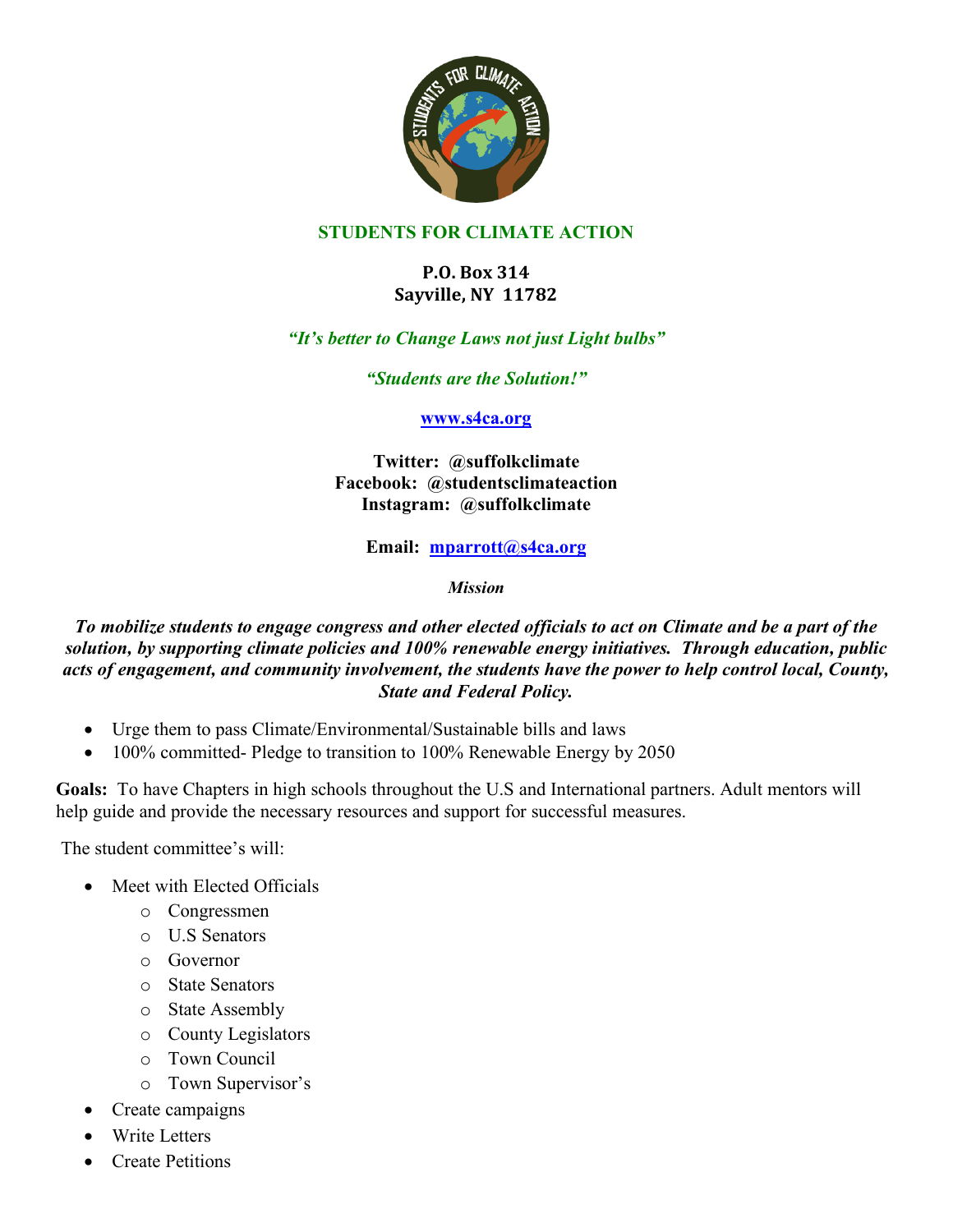- School/Community Activism
	- o Engage students with campaigns
- Write Press Releases/Articles/Op-Ed's/Blogs

# *NY and TX Chapter Committee Achievements*

- (March 2017) We urged Congressman King to join the Bi-Partisan Climate Caucus
- (April 2017) We launched our petition for Islip Town to become 100% renewable by 2030
- (April 2017) We introduced our committee and our petition to the Town of Islip Board at their monthly meeting.
- (May 2017) We presented our committee at the Sayville Schools BOE meeting.
- (May 2017) We met County Executive Bellone at the State of the County Address and engaged in an intimate question and answer session.
- (May 2017) We met with Sayville Schools BOE member Carl Cangelosi on how to implement renewable energy in Sayville.
- (May 2017) We met one on one with Town Supervisor Angie Carpenter on our petition and Town of Islip renewable energy campaign.
- (May 2017) We reached 1000 signatures for our petition!
- (June 2017) We met with Councilwoman Bergin about our committee and petition.
- (August 2017) We met with Councilman Flatteron about our committee and petition.
- (August 2017) We met NYS Assemblyman Englebright, Chair- Environmental Protection Committee
- (August 2017) We met with LI Green Homes advocate Chuck Schwartz.
- (September 2017) We met with Councilman Cochrane about our committee and petition.
- (September 2017) Meeting with Legislator Bill Lindsay
- (September 2017) Meeting with Islip Town Councilwoman Mullen
- (October 2017) Meeting with NY State Senator Tom Croci
- (October 2017) SSCAC students and mentor Melissa Parrott attend the Climate Reality Leadership Training by Al Gore in Pittsburgh, PA
- (November 2017) Met with Sayville School Board to discuss 100% renewable transition
- (November 2017) We called/urged our Congress to support the Carbon Fee and Dividend Act
- (December 2017) Spoke to the Suffolk County Legislature's Environment, Planning and Agriculture Committee
- (January 2018) Met with County Legislator Bridget Fleming
- (February 2018) Presented at the 2018 Winter Youth Assembly at the United Nations
- (February 2018) Spoke at the Islip Town Board to urge the Town to transition to 100% renewable electricity by 2030
- (April 2018) Met with County Legislator Kara Hahn, Chair- Environment, Planning and Agriculture Committee
- (May 2018) Spoke at the East Hampton town hearing in support of the South Fork Wind Farm
- (May 2018) Met with NYS Governor Andrew Cuomo at environmental event to discuss SSCAC
- (June 2018) SSCAC presents the benefits of home solar energy to Sayville Civic Association
- (July 2018) SSCAC student, Harrison Bench appointed to the Islip Town Environmental Council (first student in the history of Islip Town)
- (July 2018) Presented at the 2018 Summer Youth Assembly at the United Nations